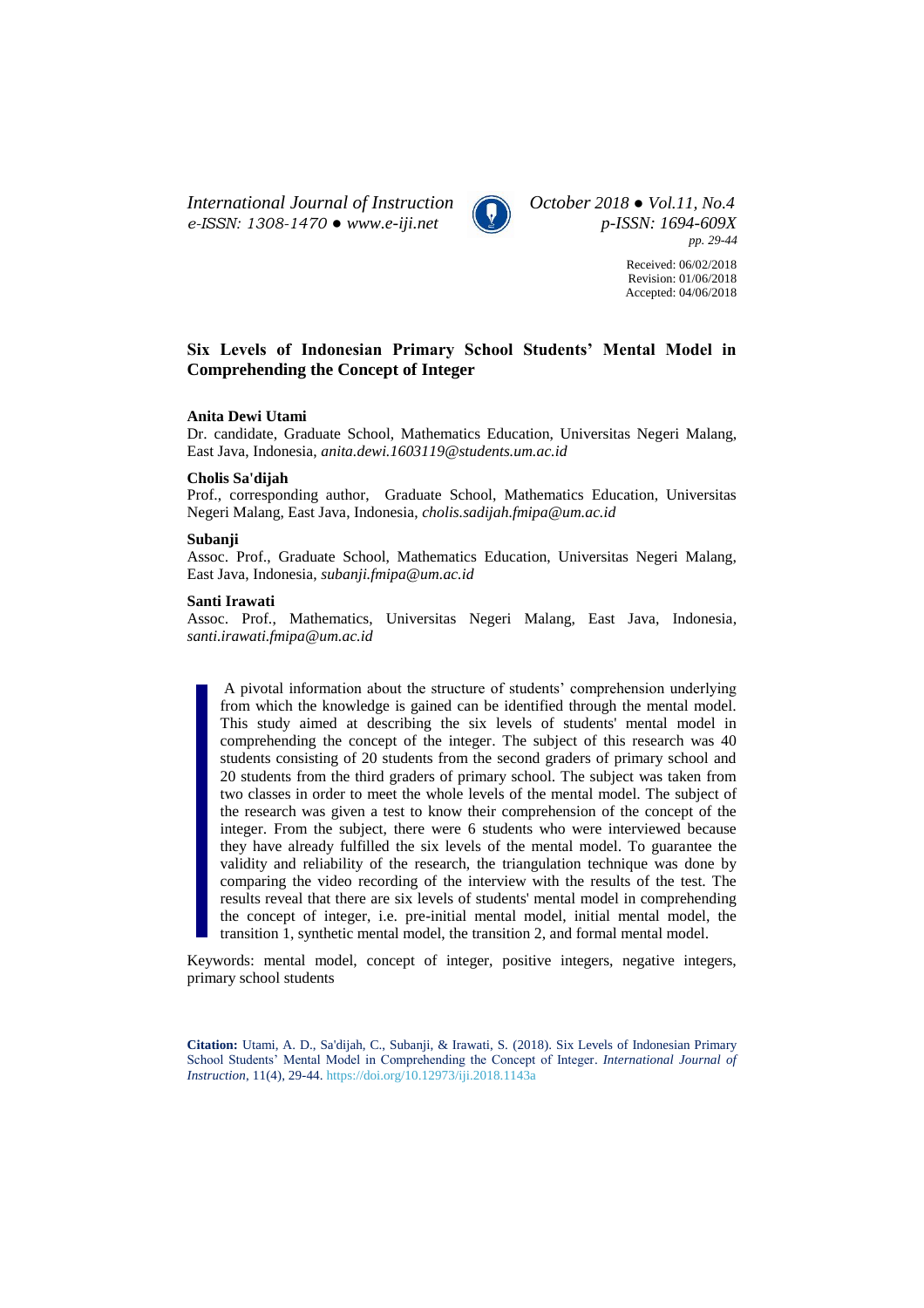## **INTRODUCTION**

A pivotal information about the structure of students' comprehension underlying from which the knowledge is gained can be identified through the mental model (Vosniadou & Brewer, 1992). The individual mental model is a domain in which new information is put in the knowledge base, thus mental model can inhibit the acquisition process of knowledge in a way which is similar to belief and prejudice. Someone makes a change in his/her belief based on the instruction of an adult, but a person still lacks a scientific theory. Further Özdemir & Clark (2007) describes the instruction of adults directing children to build a synthetic mental model that is still consistent with scientific theory. However, the synthetic mental model implies that students begin to synthesize scientific theory with their initial theory.

The mental model can show students' way of thinking. This had been studied by several researchers (Senge, 2004; Solaz-Portoles & Loppez, 2007 &; Wang, 2007). Senge (2004) describes the mental model as a person's internal image of thinking and the image that limits a person to action. Solaz-Portoles & Loppez (2007) further explains that the mental model is used to explain the individual reasoning process in solving the problem of syllogism. A person is often unaware to realize his or her own mental model, or the influence of a mental model on one's behavior. While Wang (2007) states that research in education generally requires research studying the mental model by focusing on the conceptual aspect.

Several studies on mental models show that many students have very simple mental models of chemical phenomena, such as atomic and molecular models described as solids, but do not always have the ability to build more complex mental models (Chittleborough & Treagust 2007; Coll, 2008, Sunyono, et al, 2011; Guzel & Adadan, 2013; Sunyono & Yulianti, 2015; Sunyono, et al., 2015). Chittleborough & Treagust (2007) state that most students prefer to use their mental models in simple representation phenomena. Even post-graduate students prefer a simple and realistic mental model (Coll, 2008). Sunyono, et al (2011) describe students' mental models tend to be at macroscopic and symbolic levels, as well as their sub-microscopic level of mental models not yet well developed due to difficulties in interpreting sub-micro phenomena. While Guzel  $\&$  Adadan (2013) state that students have a very simple mental model of chemical phenomena, such as atomic and molecular models and lack the ability to build more complex mental models. While the mental model of new university students in understanding the concept of atomic structure is in terms of initial knowledge that has been studied (Sunyono, et al, 2015).

Some researchers study personal mental models by grouping them based on several characteristics. The research on the grouping of mental models has been done by several researchers (Barsalou, 1992, Vosniadou, 1992; Park & Light, 2009; Jaber & Boujaoude, 2012; Bofferding, 2014; Ahi, 2016). Barsalou (1992) divides the level of the characteristic of the mental model into two parts: the structural mental model and the conceptual mental model. Vosniadou (1992) classifies the mental model into three: the initial, synthetic, and formal mental models. Meanwhile, Park & Light (2009) classify the mental model into 5 categories: the initial formless or unclear mental model, the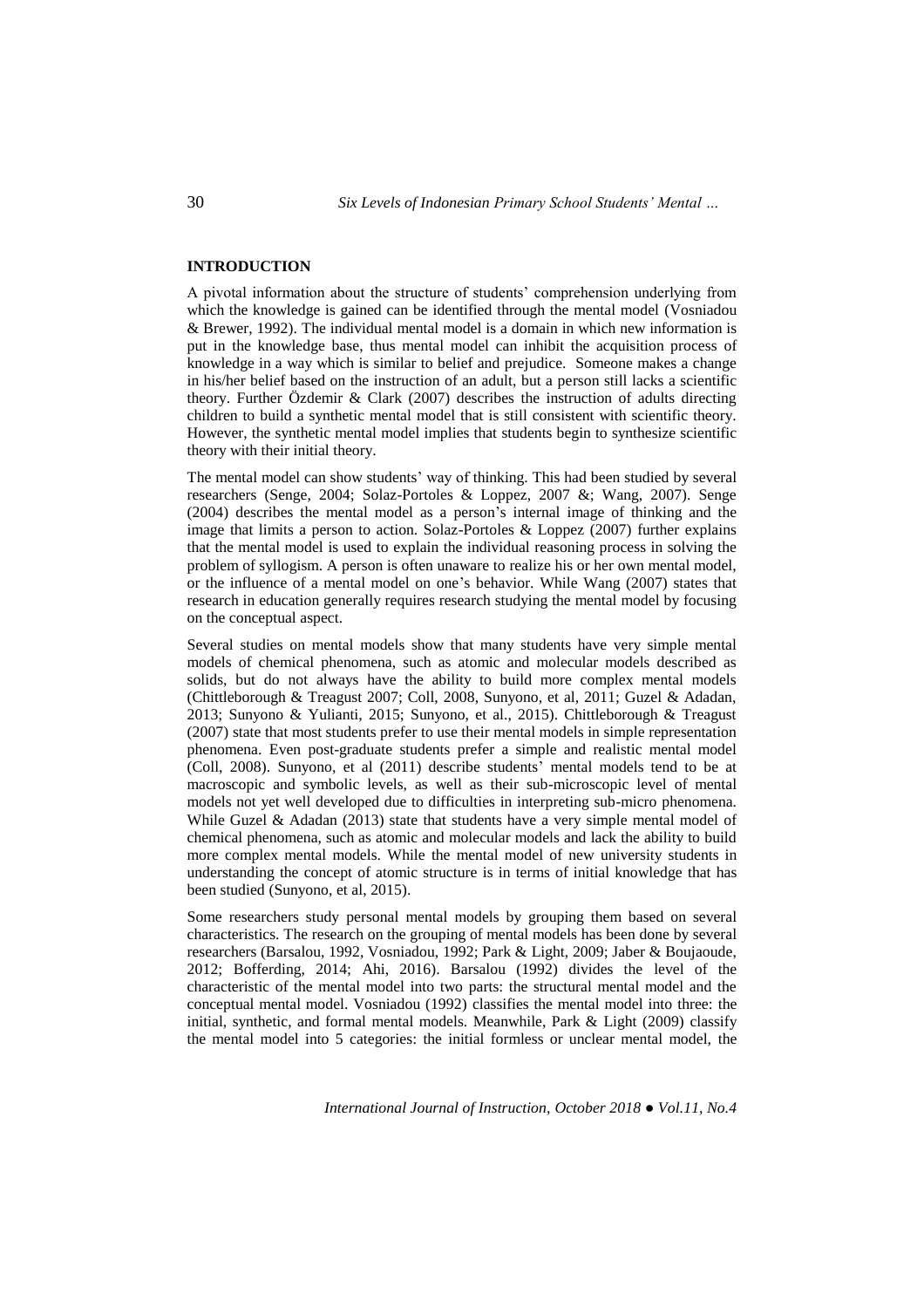second intermediate\_1 mental model, the third intermediate\_2 mental model, the fourth intermediate\_3 mental model and the target mental model. Jaber and Boujaoude (2012), classify the characteristics of the mental model into three categories: high, medium, and low mental models. In contrast, Bofferding (2014) conducted a research by developing the classification of mental models introduced by Vosniadou (1992) into 5 mental models by inserting transition 1 between the initial and synthetic mental models, and transitions 2 between synthetic and formal. While Ahi (2016) studies the child's mental model of environmental concepts in the desert and found seven different categories of desert concepts.

Tasker & Dalton (2006) state that a mental model is the transformation of external representation into the internal representation. When memory processes a perception, it is possible that students' perceptions are incorrect in understanding a concept that may cause cognitive impediments. An example of a misconception of student concepts is that when students understand the initial concept of numbers as the results obtained from counting objects in a set of objects, this kind of understanding will cause cognitive impediments when students will understand the concept of negative integers (Bishop, et al, 2014 ). The use of the inappropriate term or understanding is one of the problems that need to be improved in learning mathematical concepts (Mardiyana, Susiswo, & Hidayanto, 2016). Vlassis (2008) also suggests that the use of 'minus' signs in very limited contexts may also affect students' conceptions of understanding.

Teaching the concept of integers with real context can help students understand the integers. Akyus  $\&$  Stephan (2012), state that students can successfully draw their experience with assets, debt, and prices to create their understanding of the addition and subtraction of negative integers. While Ural & Buldur (2016) reveal that students can write the problems correctly in the context of debt, owe, and loss of money. In addition, Shutler (2017) states that the banking model is the ideal tool for visualizing positive and negative numbers. Utami & Parta (2017) indicate that students understand the concept of negative numbers in terms of debt and borrowing. In reality, however, teachers do not use some kind of problems to teach addition and subtraction of integers (Enzinger & Tobias, 2015). Other facts also indicate that most students regard mathematics as a frightening topic so they have difficulty in learning mathematics (Sumantri & Satriani, 2016).

The concept of integers is still difficult for students. Research by Karantzis (2010) shows that students tend to have difficulty in operating subtraction rather than addition. Bofferding & Enzinger (2017) describe students bridging the logical reasoning that they already have towards the logic of spherical thinking as a solution to the problem of subtraction associated with negative integers. In fact, most students are still difficult in solving mathematical problems, whereas problem-solving skills are the basic skills which students must possess (Kaya, et al, 2014). While Bishop, et al, (2014) show that students still experience barriers to their understanding of the concept of negative integers. One of the barriers experienced by students is also caused by mistakes of teachers who only focus on the operations of students without teaching them from the conceptual perspective (Karadeniz, et al, 2017).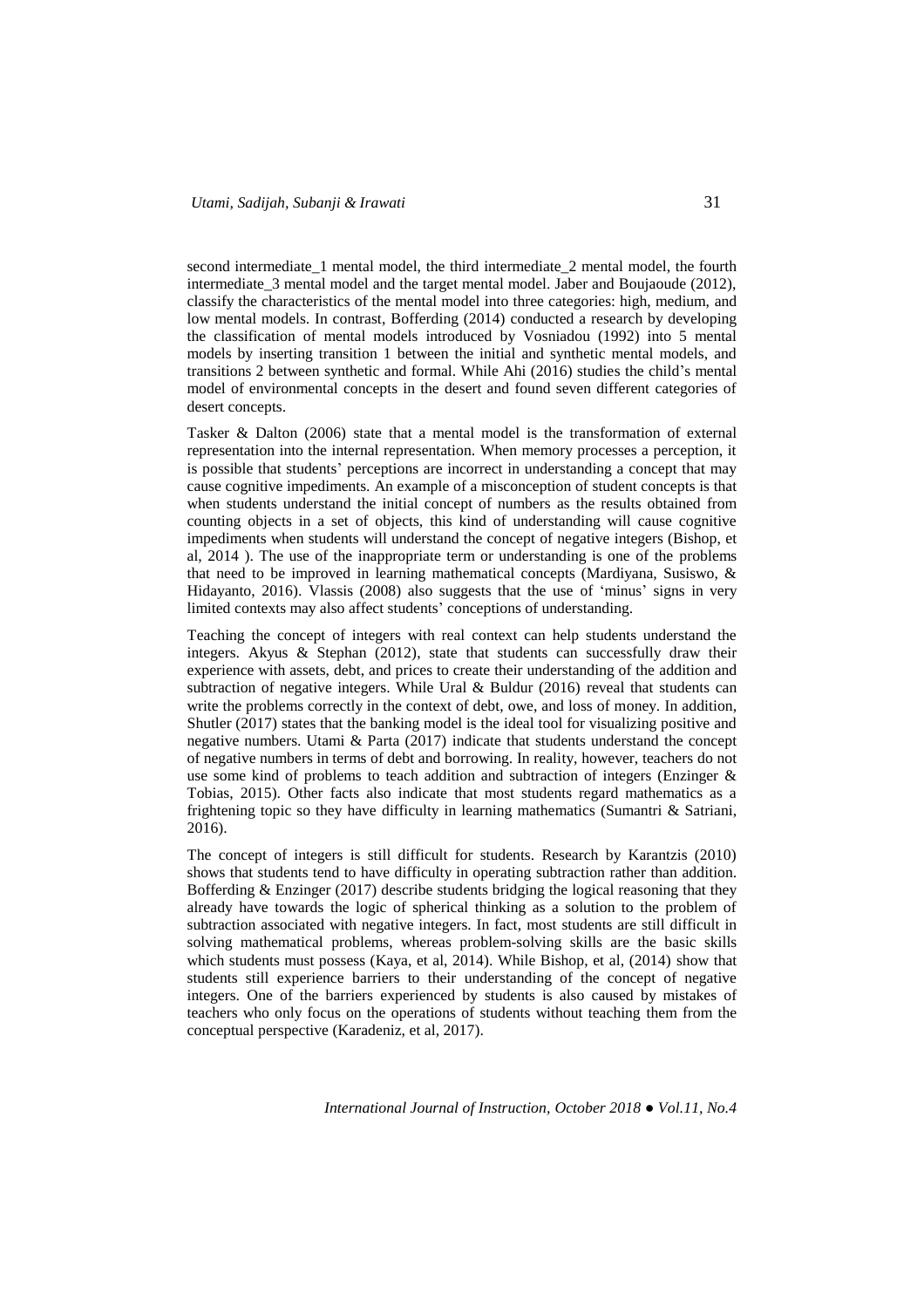Research on the students' mental model in understanding the concept of negative integers has been investigated by Bofferding (2014). Bofferding found five mental models of students on their understanding of integers, the initial mental model, transition 1, the synthetic mental model, the transition 2, and the formal mental model. Researchers intend to develop the level of students' mental models in understanding the concept of integers. This becomes pivotal because mental model construction is the core of meaningful learning, wherein understanding, and reasoning how a system works, an individual needs to construct a mental model in his or her brain against the system it encounters (Abdullah, 2006). In addition, Chiras (2008), states that the mathematical achievement of students is an excellent predictor of the quality of their mental models. The mental model of students can be known by looking at the thinking process of students in constructing a concept. Knowledge will be formed if students are actively constructing (Subanji, 2015). For that, the researcher intends to study more deeply about the addition of the level of students' mental models in understanding the concept of integers.

# **METHOD**

#### **Research Subject**

This is a qualitative research. The subject of this study was 40 Indonesian primary school students consisting of 20 students of the second graders and 20 students of the third graders. The reason for choosing a subject from two levels of primary school was to meet the overall level of the mental model. The subjects chosen for interview are subjects who meet the criteria as shown in Table 1.

#### Table 1

The Criteria of Student Mental Model in Understanding Integers (Bofferding, 2014)

| Main Category                    | Student's Understanding                                                                                         |
|----------------------------------|-----------------------------------------------------------------------------------------------------------------|
| The Initial Mental Model         | The child understands the value of a negative integer equal to a positive integer.                              |
|                                  | Transitional Mental Model I The child is able to compare the values of positive integers and negative integers. |
| Synthetic Mental Model           | The child is able to compare the values of two negative integers.                                               |
| <b>Transitional Mental Model</b> | The child has not been consistently in sorting the whole integers. The child is                                 |
| П                                | only able to sort positive integers.                                                                            |
| Formal Mental Model              | The child is able to sort positive and negative integers (the child understands the                             |
|                                  | symmetry of integers).                                                                                          |

Based on answers, 40 students were grouped into five levels of mental models in accordance with their understanding of integers as shown in Table 1, following the distribution of the number of student responses shown by Table 2.

#### Table 2

| The Level of Mental Model             | The Number of Students |
|---------------------------------------|------------------------|
| Pre-Initial Mental Model (PMM)        | 4 students             |
| The Initial Mental Model (IMM)        | 8 students             |
| Transitional Mental Model I (TMM I)   | 7 students             |
| Synthetic Mental Model (SMM)          | 8 students             |
| Transitional Mental Model II (TMM II) | 7 students             |
| Formal Mental Model (FMM)             | 6 students             |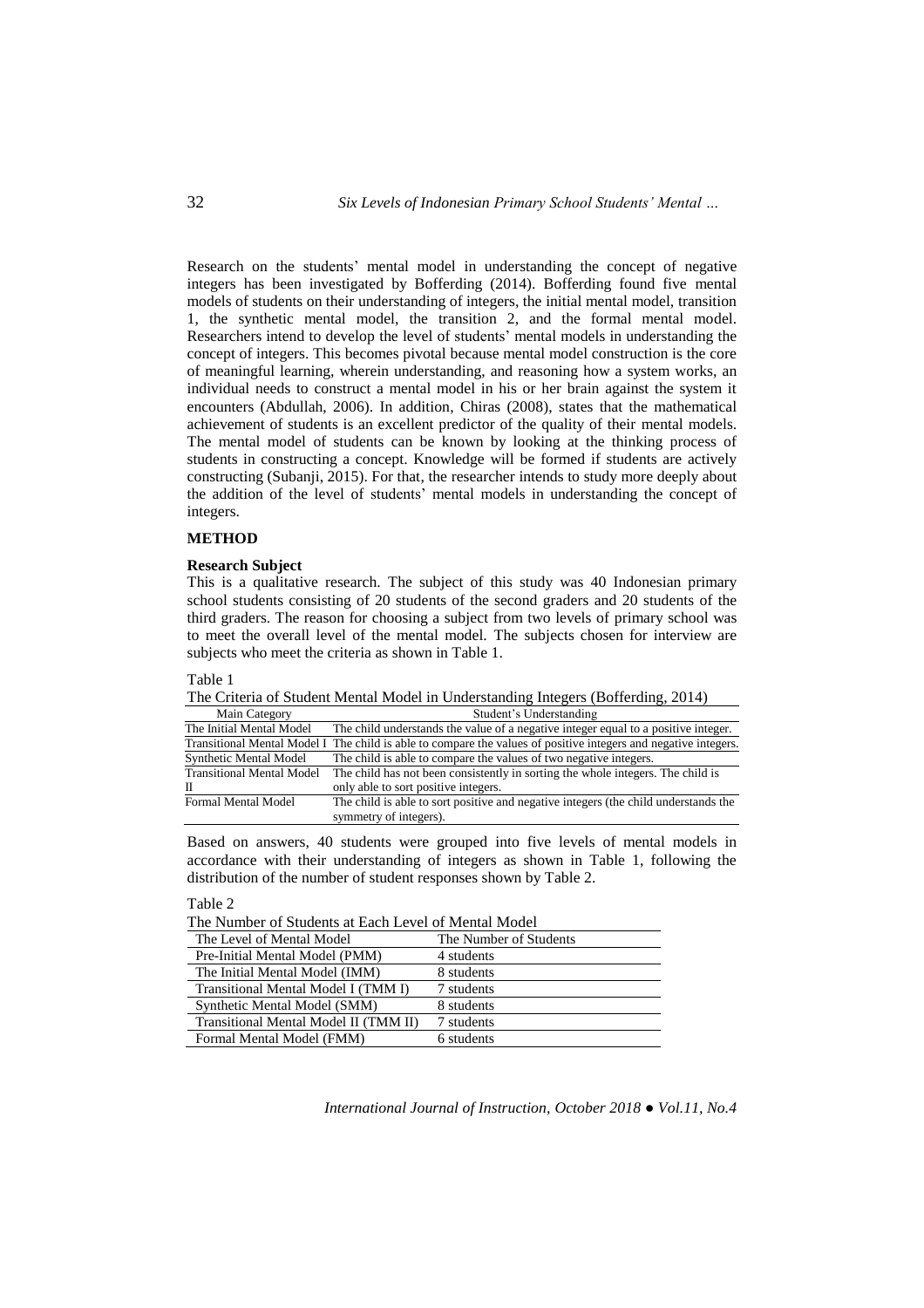Based on the six levels of mental model shown by Table 2, one student of the each level was selected for interview. The selected subjects based on the highest students' communication skills of the each level, namely Subject 1 (S1) represent PMM, Subject 2 (S2) represent IMM, Subject 3 (S3) represent TMM I, Subject 4 (S4) represent SMM, Subject 5 (S5) represent TMM II, and Subject 6 (S6) represent FMM.

#### **Data Collection**

In this research, the data was taken from the test and interview. The researcher made a scoring rubric before giving a test on the subject of the study. Sa'dijah (2009) explains that there are two kinds of scoring rubric, i.e. holistic scoring rubric (describing performance quality for each level) and analytical scoring rubric (giving value for task component). The scoring rubric used in this research was holistic scoring rubric. This is because the holistic scoring rubric is to assess the overall work of the students based on quality, while it also emphasizes the process of thinking and communication in mathematics (Sa'dijah, 2009).

Researchers also observed the activities of students who were completing the test questions provided. Furthermore, researchers conducted interviews with the selected research subjects. The data in this study obtained from the written answers obtained after students completed the problem of understanding the concept of integers and interviews were conducted by researchers. In this study, each interview was recorded by using a video and students' written test results were collected. To ensure the validity and reliability of the research, data analysis was performed by triangulation through the display of data from the video and comparing it with the students' written test data. (Golafshani, 2003; Mathison, 1988).

# **Data Analysis**

To analyze the interview results, the researchers watched the interview video twice. When the researchers watched the video recording for the first time, they carefully paid attention to the relationship between the students' written test results and related literature. In the second view, the researchers looked in detail at the video interviews and the students' written test results to determine each category of the mental model level. After the categories of each mental model were determined, the next step was to begin to process the data according to the mental model levelling. This categorization is an important step in data analysis because it facilitates meaningful data interpretation. This categorization emerges through a literature review, identifying each interview answer and the students' written test that represents related concepts in the literature.

## **FINDINGS**

The following are the results of research that researchers will describe and explain each answer that shows the level of mental models of students in understanding the concept of integers. The student at the pre-initial mental model level can be seen when he/she thinks the number on the left of 'one' is like two, three, four, and so on (as well as the positive integer to the right of number one). This can be shown in the following student's answers.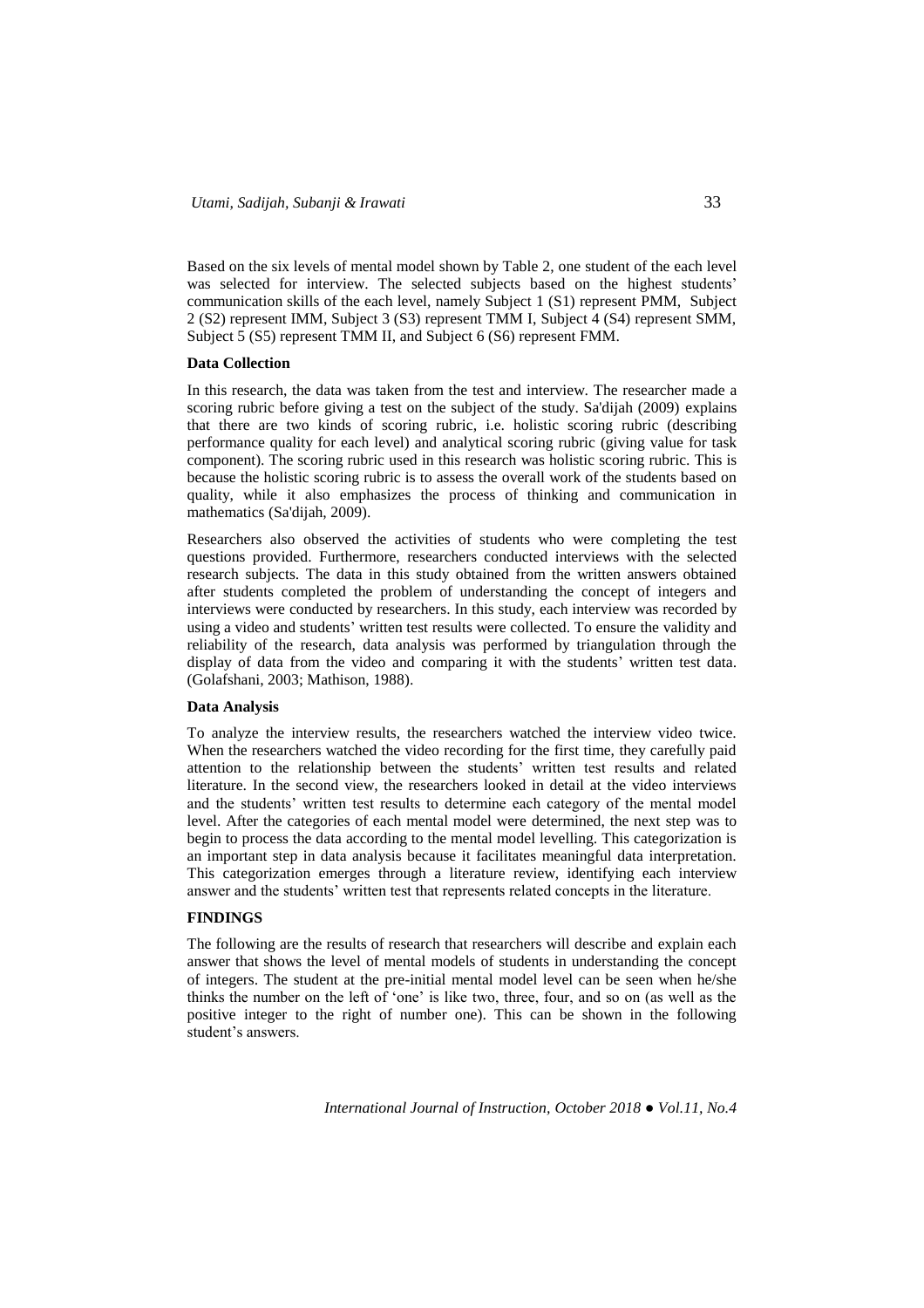Question: Look at the following number line below! Fill in the blank box numbers!



#### Figure 1

The Answer of Student 1 (S1)

Based on the answer, the student does not understand the number of zeros and negative integers. When the researchers asked why he answered the number two on the left of number one, he explained that after the number one he knew that it is number two. This can be shown in the following interview transcript. *(R is researcher).*

*R: "Why are you responding to that number?" (The researcher is pointing to number 2 on the answer sheet).*

*S1:"Yes, it is because, after number one, it should be number two, Mom".)*

*P: "So, what's the difference between number 2 here (pointing number 2 in the right side of number 1) with the one on it (pointing number 2 in the left side of number 1)?*

*P: "Yes, it's the same, I know that number is only 1, 2, 3, 4, and so on."*

The second level is the initial mental model. The student at the initial mental model already knows that the number on the left of 'one' is zero. The student considers the value of the negative number to be the same as the positive number (the student considers the number to the left of zero as well as the positive integers). This can be shown in the following student's answer.

Question: Look at the following number line below! Fill in the blank box numbers!



Figure 2

Based on the answer, the student can fill the empty box on the left of the number 'one' with 'zero', but in the next boxes on the left of 'zero', he wrote number 'one and two'. When the researchers asked the reason why he wrote so, he simply answered that the number he knows to the left of 'zero' is the same as the number which is on the right of 'zero'. This can be shown in the following interview transcript. *(R is researcher).*

*R: "Why do you answer like that?" (Researcher is pointing to the number '1' in the left of '0').*

*S2: "Yeah, That's right, mom. The number 'one' here (while pointing to number '1' on the left of 'zero') is the same as the number 'one' here (while pointing to the number '1' on the right of 'zero').*

The Answer of Student 2 (S2)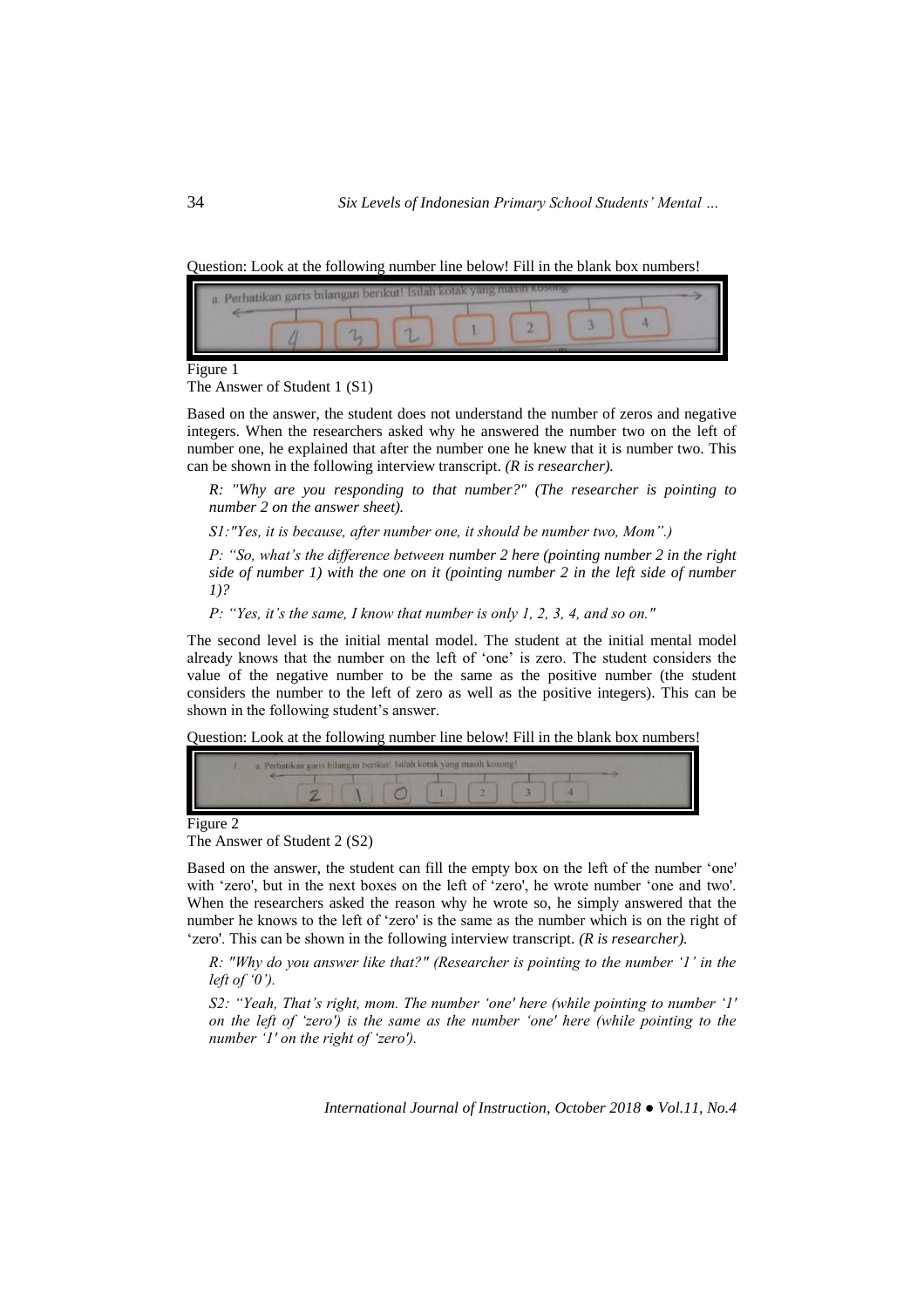*R: "What's the difference between this one (pointing to the number '1' to the left of 'zero') and this one (pointing to the number '1' to the right of 'zero')?"*

*S2: "Yes, There is no difference, mom. They are same, 0, 1, 2, 3, the order is like that".*

The third level is the transitional mental model I. The Students at this level are able to compare the values of negative integers and positive numbers. The students at this level already understand that the value of a positive integer is greater than a negative integer, but the students have not been consistently correct in comparing the values of positive integers and negative integers. The students are unable to compare the values of two negative integers. This can be shown in the following student answers.

Question: Ana got score "4" and Ani got "-7", who is the winner? Elaborate your reasons!

Question: Arka got score "-6" and Ani got "-3", who is the winner? Elaborate your reasons!



Figure 3

The Answer of Student 3 (S3)

Based on the answers, it can be seen that the student is correct with the answer that Ana won the game because Ana got (4) while Ani got (-7). Based on that answer, the student has been able to compare that the value of a positive integer is greater than the value of a negative integer, but he has not been able to compare between (-6) and (-3). This can be seen when he answered that the winner is Arka who scores (-6). The student at this level understands the value of (-6) is greater than (-3) because he considers that 6 is greater than 3. He does not see a minus sign in front of the number. He thinks that the determination of a negative integer value is equal to a positive integer. This can be shown in the following interview transcript. *(R is researcher).*

- *R: "Why is number 4 greater than -7?)*
- *S3: "It is because 4 is a positive number, while -7 is a negative number, mom."*
- *R: "Is the rule like that?"*
- *S3: "Yes, mom. My teacher said so."*
- *R: "How about this one? Why is -6 greater than -3?"*
- *S3: "It is because 6 is greater than 3."*
- *R: "What sign is this, dear? (While pointing to the minus sign in front of 6 and 3").*
- *S3: "it's a minus sign, mom."*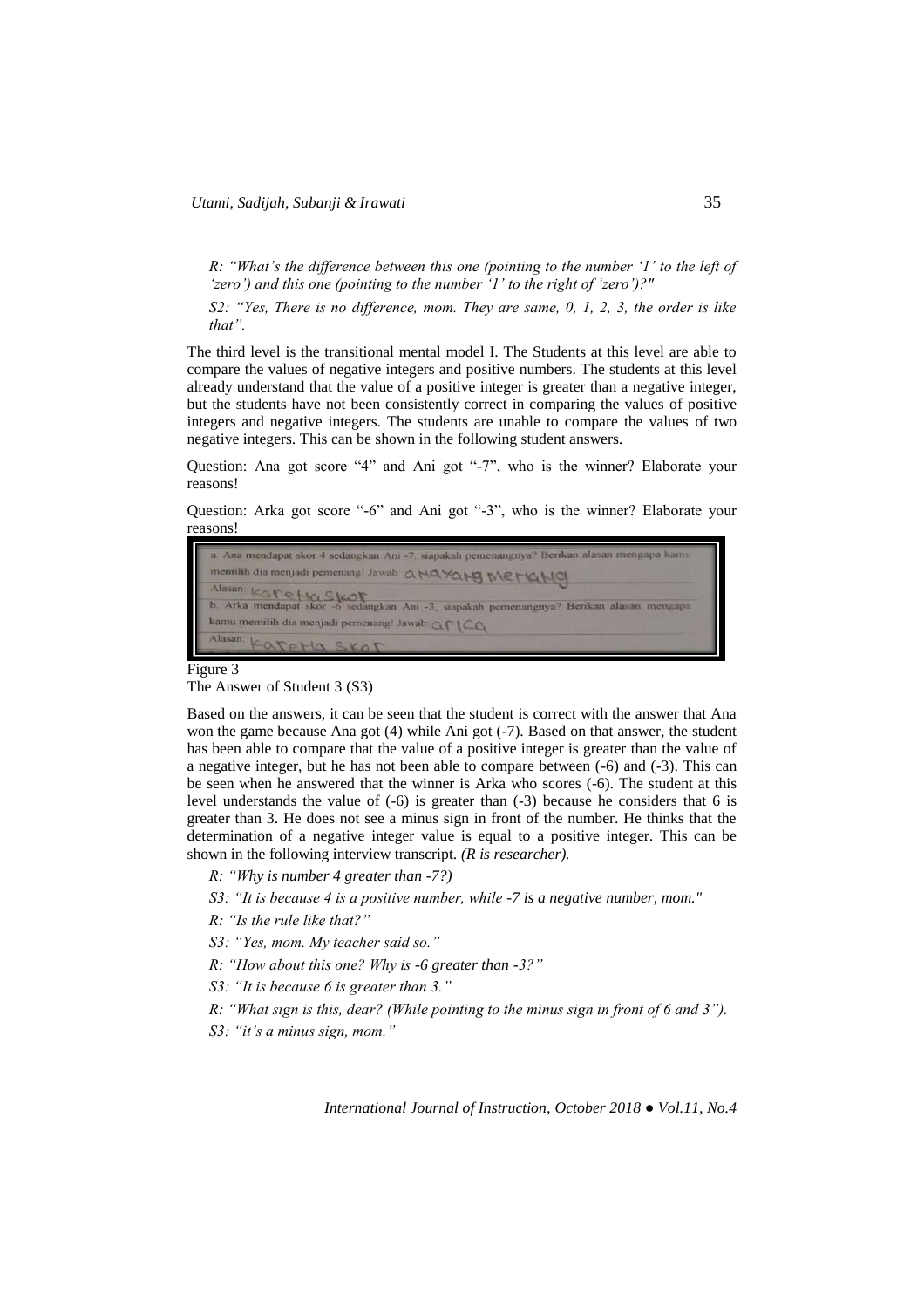- *R: "How do you read these? (pointing to -6 and -3)."*
- *S3: "It's negative 6 and negative 3."*
- *R: "Then, is it the same or different with between 6 and -6; 3 and -3."*

*S3: "Of course, they are different. The one is without minus sign and another without it. But, the case is 6 is greater than 3."*

The fourth level is a synthetic mental model. Students at this level are consistent in comparing two numbers. The student has been able to compare positive integers and negative integers, as well as to compare two negative numbers precisely. This can be seen from the following student's answers.

Question: There are two children who play a game and try to get the best/highest score.

a. Ana got score "4" and Ani got "-7", who is the winner? Elaborate your reasons!

b. Arka got score "-6" and Ani got "-3", who is the winner? Elaborate your reasons!

| Dua anak bermain sebuah permainan dan mencoba memperoleh skor tertinggi.                                                                                      |
|---------------------------------------------------------------------------------------------------------------------------------------------------------------|
| a. Ana mendapat skor 4 sedangkan Ani -7, siapakah pemenangnya? Berikan alasan menanpa kamu<br>memilih dia menjadi pemenang! Jawab.SKOT {Cr{\\togq\\ 4         |
| Alasan karena, angka4 berata di sebelah kanan angka - 7 Pada garis<br>b. Arka mendapat skor 36 sedangkan Ani -3, siapakah pemenangnya? Berikan alasan mengapa |
| kamu memilih dia menjadi pemenang! Jawab:                                                                                                                     |
| Alasan: corena angles - 3 berada disabeloh 2 anon angles -6                                                                                                   |

Figure 4

The Answer of Student 4 (S4)

Based on the answer, it can be seen that the student has correctly answered that 4 is greater than -7 and also -3 is greater than -6. He has already understood that the positive number is greater than the negative number. Students at this level have been able to compare two negative numbers. He assumes that the smaller the negative number, the greater the value. This can be shown in the following interview transcript. *(R is researcher).*

*R: "Why is 4 greater than -7?"*

*S4: "It is because 4 is a positive number, while -7 is a negative number."*

*R: "Is the rule like that?"*

*S4: "Yes, mom. Positive numbers are greater than negative ones.*

*R: "How about this? Why is -3 greater than -6?"*

*S4: "It is because -3 is located on the right side of -6. My teacher said that if the number is located on the right side, the value is greater."*

The fifth level is the transitional mental model II. The students at this level have not been consistent in ordering negative integer values. Students at this level are already able to sequence positive integers, but still wrong in sorting negative integers. This can be shown in the following student's answers.

Question: Put the numbers below in a correct order (from the biggest to the smallest)!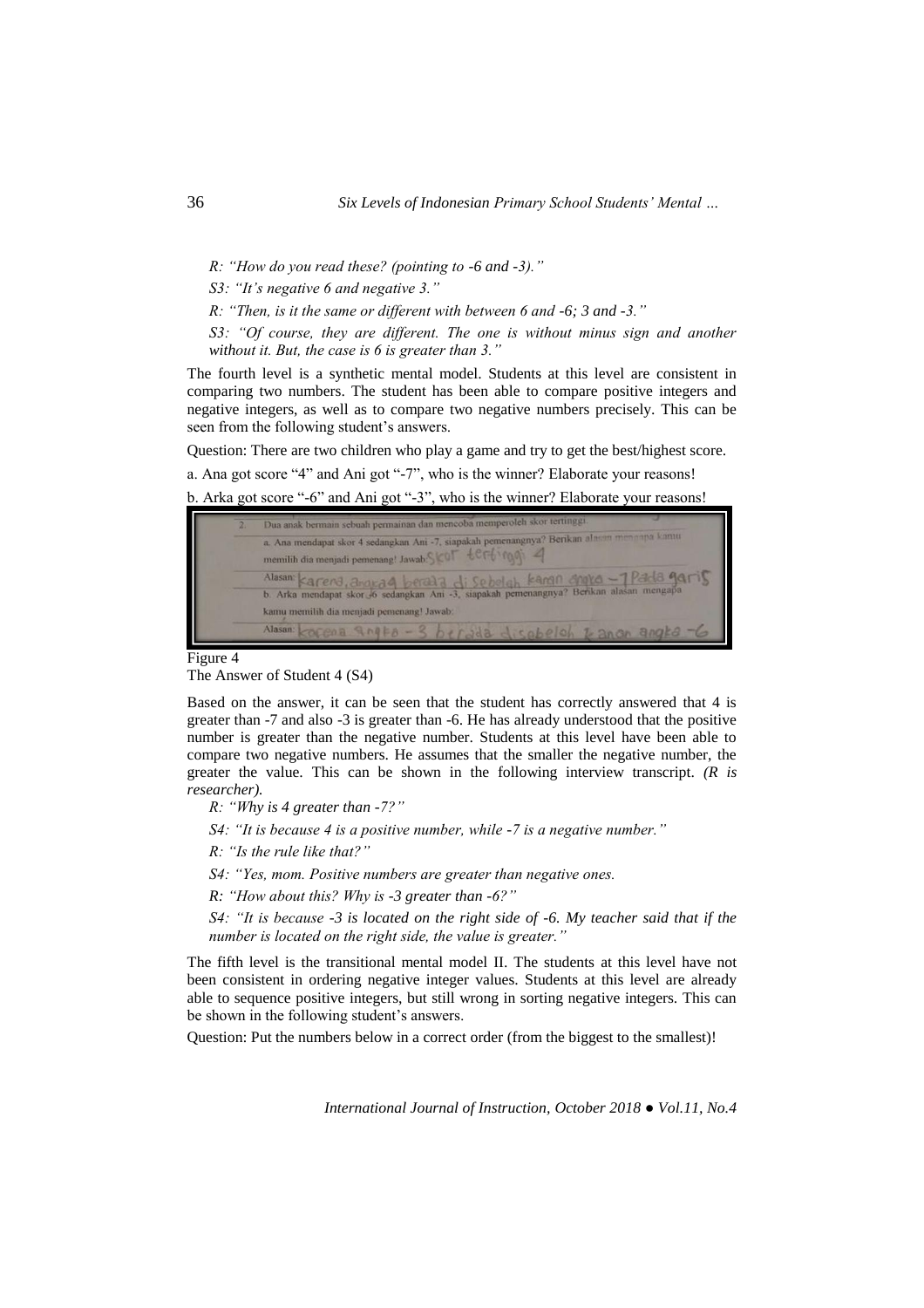

Figure 5

The Answer of Student 5 (S5)

Based on the student's answer, it shows that the student is correct in sorting positive integers from the largest to the smallest, but he is wrong in determining the largest number to the smallest of negative integers. When the researcher asks the reason why he did so, he answered that 7 is greater than 4 and 3. When the researcher asked about the minus sign following that number, he simply answers no sign of it. This can be shown in the following interview transcript. *(R is researcher).*

- *R: "Why did you order the numbers like that? (pointing to -7, -4, and -3)."*
- *S5: "That's true, mom. 7 is greater than 4 and 3."*

*R: "How about the minus sign? (pointing the minus signs preceding those numbers)"*

*S5: "It doesn't matter, mom. The point is 7 is greater."*

*R: "What do you mean, dear?"*

*S5: "It means that the sign has no effect. The point is the value is greater."*

The sixth level is a formal mental model. Students' these levels are consistent in sorting negative integer values as well as positive integer values. Students at this level are capable of serving the nature of positive integer and negative integers. This can be shown in the following student's answers.

Question: Put the numbers below in a correct order (from the smallest to the biggest)!



Figure 6

Question: The temperature of a fluid substance is -3<sup>°</sup> Celsius. If the substance is heated, the temperature raises to  $9^{\circ}$  Celsius. How many degrees is the rise of the fluid substance?



Figure 7

The Answer of Student 6 (S6)

The Answer of Student 6 (S6)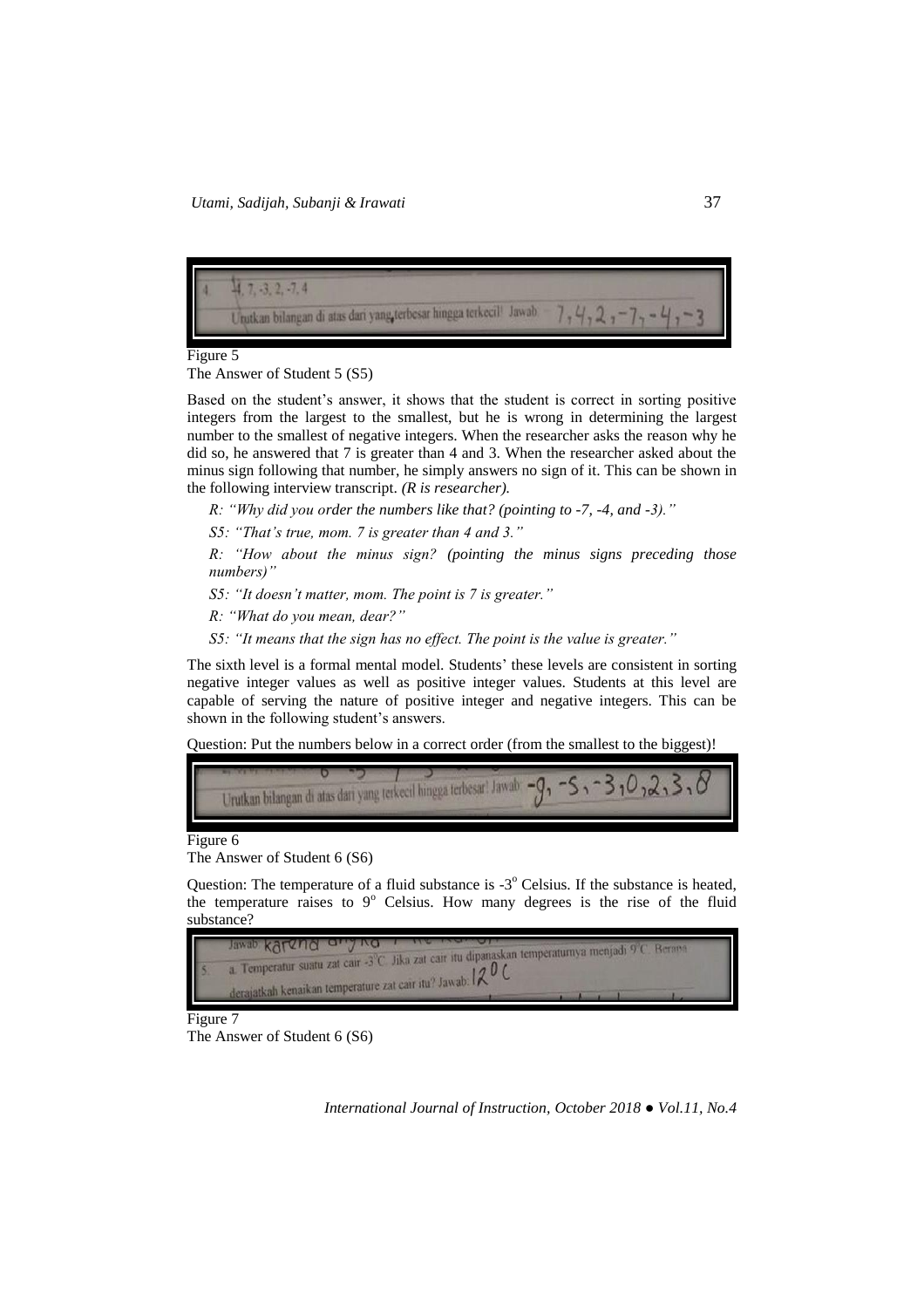Based on the student's answer, it can be seen that he has been able to sequence the values of positive integers and also the value of negative integers from the smallest to the largest. The student is also able to answer the question of temperature rise from -3 to 9 using the number line. This is shown by the following interview transcript. *(R is researcher).*

*R: "Why is the result 12?" (pointing to the question number 5)*

*S6: "It is because it is increasing from -3 up to 9. I counted it by using the number line and it moves up to 12 times."*

### **DISCUSSION**

Table 3

Bofferding (2014) states that there are five levels of students' mental models in understanding the concept of integers, i.e. the initial mental model, transition 1, synthetic mental model, transition 2, and the formal mental model. Bofferding (2014) developed the five levels of the mental model based on the mental model which was firstly developed by Vosniadou (1992) who divides the students' mental models in understanding the concept of the earth into three levels. In this article, researchers develop five levels of Bofferding's mental model (2014) into six levels of mental models by adding pre-initial levels prior to the initial mental model. This is based on research findings which indicate that of 40 students given test questions, there are four students who are not included in the five levels of Bofferding's mental model (2014).The following will be explained more about the students' mental model in understanding the concept of integers in Table 3.

| The Level of Students' Mental Model in Comprehending the Concept of Integers |                                                                               |  |
|------------------------------------------------------------------------------|-------------------------------------------------------------------------------|--|
| The Level of                                                                 | General Description                                                           |  |
| <b>Mental Model</b>                                                          |                                                                               |  |
| Pre-initial Mental                                                           | Students do not know that the number on the left of one is zero.              |  |
| Model                                                                        | Students only understand positive integers.                                   |  |
| Initial Mental                                                               | Students know that the number on the left of one is zero.                     |  |
| Model                                                                        | Students consider the value of negative numbers as well as positive           |  |
|                                                                              | numbers (students assume the numbers to the left of zero are the same as      |  |
|                                                                              | positive integers).                                                           |  |
| Transitional                                                                 | Students are able to compare the values of negative integers and              |  |
| Mental Model 1                                                               | positive numbers (the value of positive integers is greater than negative     |  |
|                                                                              | integers).                                                                    |  |
|                                                                              | Students cannot compare the value of two negative numbers.                    |  |
| <b>Synthetic Mental</b>                                                      | Students are able to compare the values of two negative numbers.<br>$\bullet$ |  |
| Model                                                                        |                                                                               |  |
| Transitional                                                                 | Students have been able to compare two negative numbers but have              |  |
| Mental Model 2                                                               | not been consistent in sorting negative integers.                             |  |
|                                                                              | Students are able to sequence positive integers.                              |  |
| <b>Formal Mental</b>                                                         | Students are able to sort positive integers and negative integers             |  |
| Model                                                                        | (students understand the positive and negative integer symmetry               |  |
|                                                                              | properties).                                                                  |  |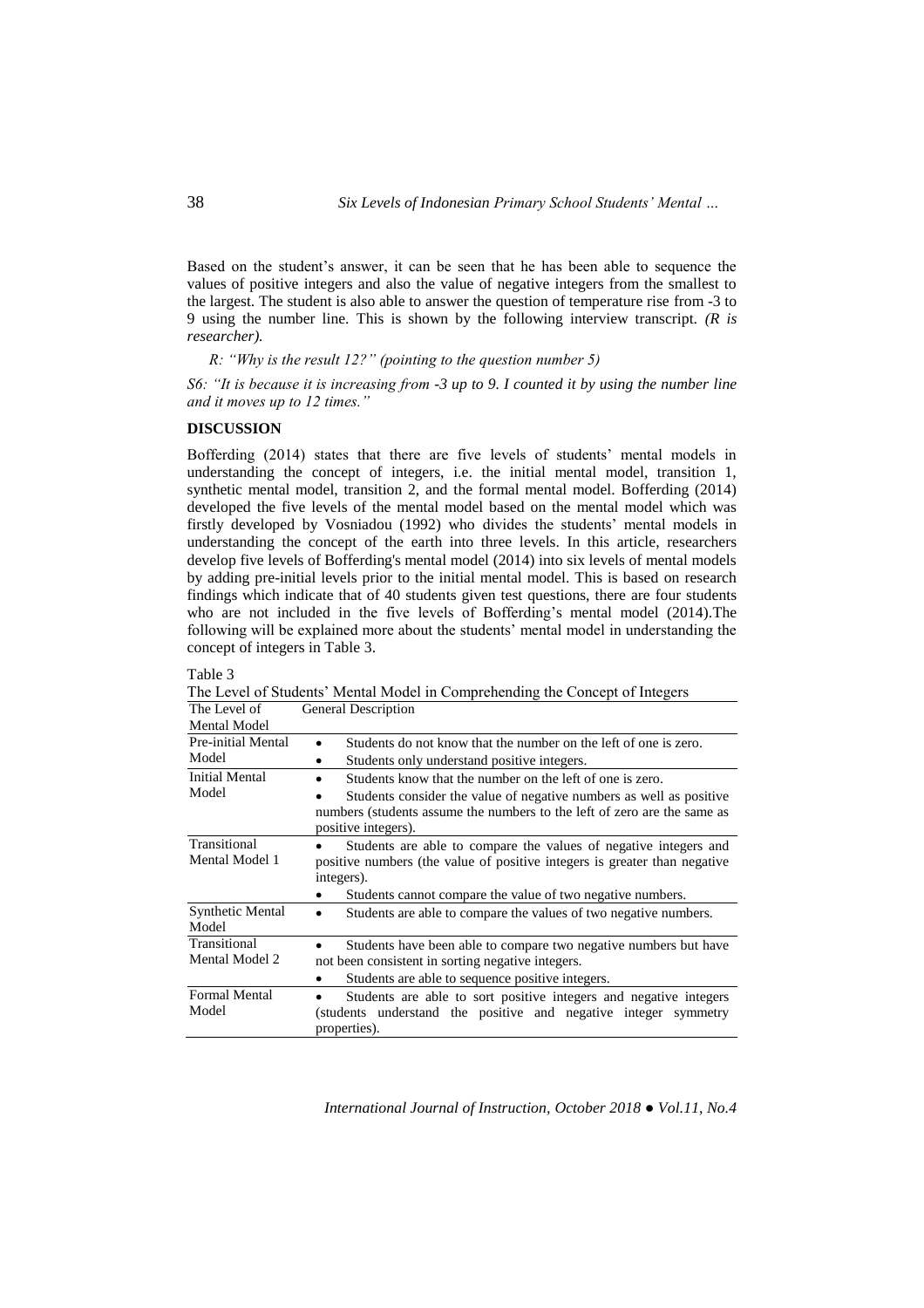Based on Table 2, the results show that there are six levels of students' mental models in understanding the concept of integers. The six levels are pre-initial mental models, initial mental models, transitional mental models 1, synthetic mental models, transitional mental models 2, and formal mental models. Students at the pre-initial mental model level assume that the number consists of merely the natural number or the positive integer. The students have not understood that there are 'zeros' and negative integers. Avcu & Durmaz (2011) state that students still have difficulty in sequencing the integers on the number line. In addition, students use positive integer reasoning to solve negative integer problems (Bofferding & Enzinger, 2017). In fact, before the students know the integers and the whole numbers, the new primary school students understand the natural numbers (Hollings, 2014).



Figure 8

Students' Understanding of Pre-initial Mental Model

Students at the pre-initial mental model level consider numbers as something that is countable (e.g. one pencil, two apples, three books, etc.). The students do not see 'zero' as a number because they think that zero cannot be represented against the number of objects (Utami & Parta, 2017 and Carpenter, et al., 2003). This can obstruct students from internalizing the meaning of arithmetic operations and building relationships between concepts in mathematics (Kiziltoprak & Kose, 2017). Students tend to easily complete one arithmetic operation only (Vula, et al, 2017).

Students at the level of the initial mental model have already understood the zeros and positive integers. The students at this level consider that the value of the negative number is the same as the positive integers. Vosniadou & Brewer (1992) state that students treat negative numbers like positive integers. Students at the mental model level do not notice the minus sign to the left of 'zero'. It is in line with Bishop, Lamb, Phillip, Schapelle, & Whitacre (2011) and Wilcox (2008) who state that children labelled numbers before zero with their own notation. According to Bofferding (2014), the child treats a negative integer value just like a positive integer because the child views the minus sign simply as a subtraction operation.

Students at the level of the transitional mental model 1 have not been consistent in comparing the values of two numbers. They already understand that the value of a positive number is greater than the value of a negative number. Bofferding (2010) found that students tend to describe positive integers higher than negative integers. However, students at the level of the transitional mental model 1 still consider the treatment of negative integer values as well as positive integer values. This is in accordance with the results of Whitacre (2012), in which he states that students tend to interpret the value of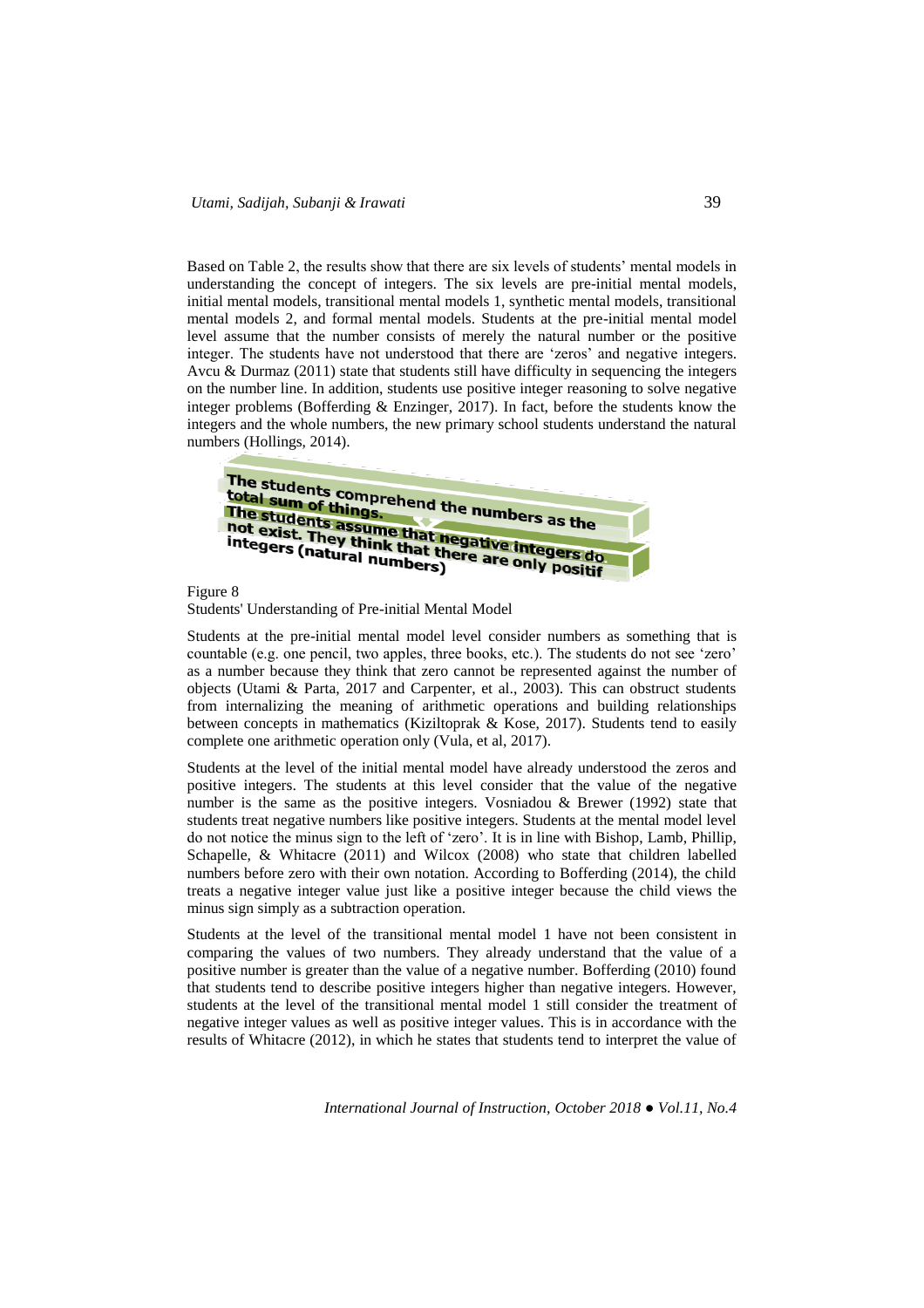negative integers as well as the value of positive integers. Stavy et al. (2002) state that the child already knows that there are negative integers before 'zero', but the child interprets the value of negative numbers which are far from the 'zero' are greater than the negative ones which are close to 'zero'.

Students at the level of the synthetic mental model have been consistent in comparing the values of two numbers. They already understand that the value of a positive number is greater than the value of the negative number and also have understood that the smaller the negative number the greater the value. This is in line with Shutler (2017) who states that when students understand the minus sign as a 'unary' meaning and not just 'binary', they will be able to compare two negative numbers.

Students at the level of the transitional mental model 2 have not been consistent in ordering the values of negative integers. They are able in sorting positive integers but still wrong in ordering the value of negative numbers. When a child is tested simultaneously to rank positive integer values and negative integers, the child still considers that the value of a negative integer equals to the value of a positive integer. Curtis, Okamoto, & Weckbacher (2009) state that children able to compare two numbers correctly but they still get difficulty in ordering them.

Students at the formal mental model level are consistent in ordering the values of negative integers and positive integers. They are able to solve the problem by taking the initiative to create a number line. This is in line with the recommendation of the National Council of Teachers of Mathematics (2000) that students should use a number line to understand the value of negative numbers.

# **CONCLUSION**

Based on the findings, the conclusion is that there are six levels of students' mental models in understanding the concept of integers. The six levels are pre-initial mental model, initial mental model, the first transitional mental model, synthetic mental model, the second transitional mental model, and formal mental model. The child's pre-initial mental model can be seen when the child assumes that the number in the left of 'one' is the same as the number in the right of 'one'. The child's initial mental model can be seen when the child thinks that the number in the left of 'zero' is the same as the number in the right of 'zero'. In other words, the child's initial mental model can be seen when the child considers the value of the negative number is the same as positive number.

A child's transition mental model can be seen when the child has not been consistent in comparing the values of two numbers. The child at the level of the transitional mental model 1 already understands that the value of a positive number is greater than the value of the negative number, but has not been able to compare the two negative numbers. The synthetic mental model of the child can be seen when the child is consistent in comparing the values of two numbers. He/she already understands that the value of a positive number is greater than the value of the negative number and also has understood that the smaller the negative number, the greater the value.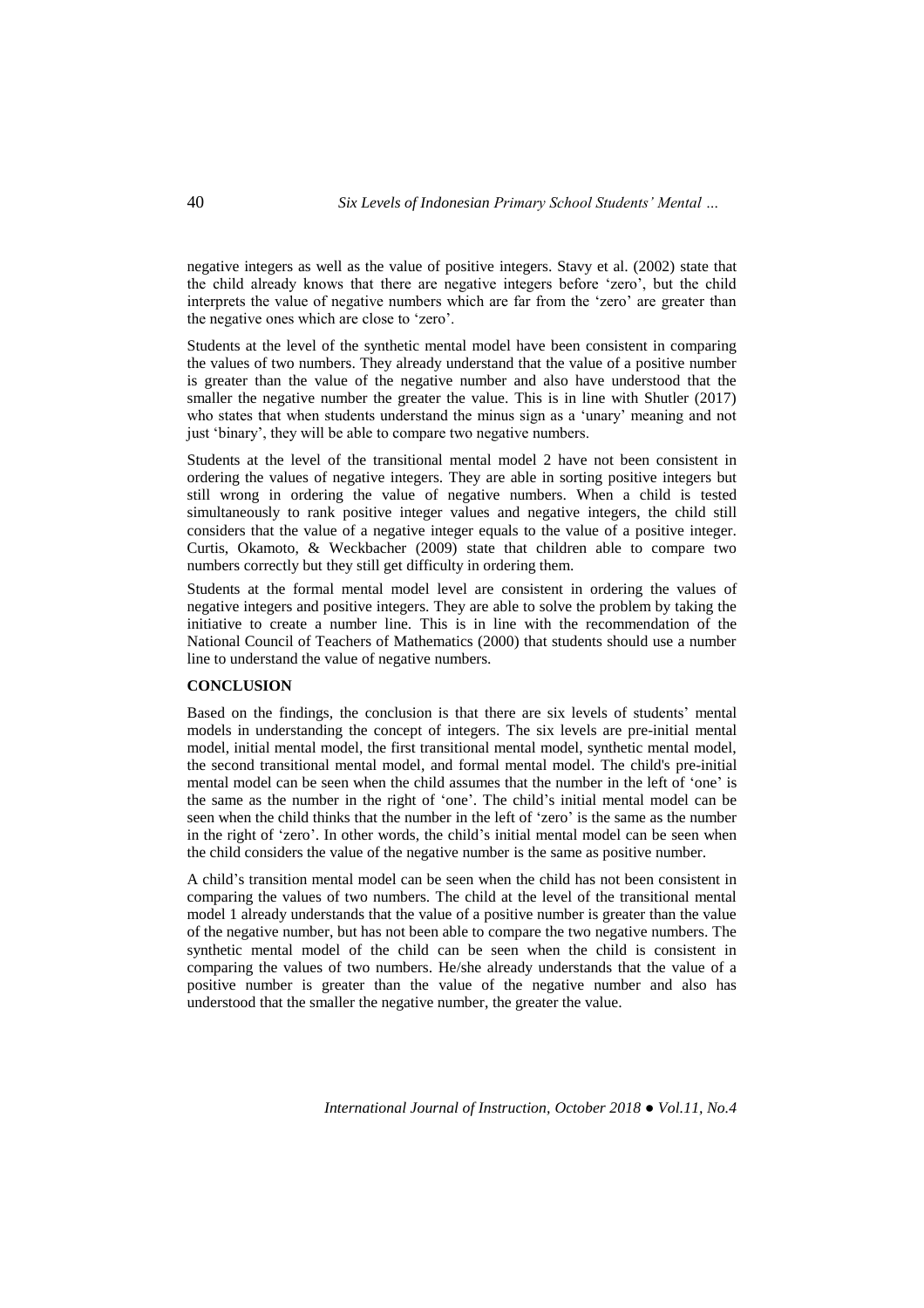A child's transitional mental model 2 can be seen when the child has not been consistent in ordering a negative integer number. The child at this level is able to order positive integers correctly but is still wrong in ordering a negative integer value. A child at the level of the formal mental model can be seen when the child is consistent in sorting negative integer values and positive integer values. A child at this level has been able to solve the problem by taking the initiative to create a number line.

# **RECOMMENDATIONS**

Based on the research findings, it was found that there is a pre-initial mental model level prior to the initial mental model. The pre-initial mental model can be seen from children's information stored in their long-term memory before they are confronted with a particular concept. This can be seen before the child understands a negative integer and knows the 'zero' number, then the child understands a positive integer. For that, the researchers recommend further research to explore more deeply of how the formation of pre-initial mental models of children is. Does the child at the pre-initial mental model have symptoms of cognitive impairment? This is based on the research findings which reveal that children who are at the level of pre-initial mental models have the concept of numbers as the sum of objects.

### **ACKNOWLEDGEMENTS**

The authors are very grateful to Director of Directorate of Research Service, Ministry of Research and Technology and Higher Education of the Republic of Indonesia on research funding.

## **REFERENCES**

Abdullah, F.A. (2006). *The pattern of physics problem-solving from the perspective of metacognition*. Master Dissertation, University of Cambridge*.* http://people.pwf.cam.ac.ok/kst24/ResearchStudents/. Accessed on 5 January 2016.

Ahi, B. (2016). A study to determine the mental models in preschool children's conceptualization of a desert environment. *International Electronic Journal of Elementary Education, 8*(3), 333-350*.*

Akyüz, D., Stephan, M., & Dixon, J. K. (2012). The role of the teacher in supporting imagery in understanding integers. *Education and Science, 37*(163), 268-282.

Barsalou, L.W. (1992). *Cognitive Psychology: An Overview for Cognitive Scientist.*  Hillsdale., New Jersey: LEA (Lawrence Erlbaum Associates), 410 page.

Avcu, T., & Durmaz, B. (2011). Tam sayılarla ilgili işlemlerde ilköğretim düzeyinde yapılan hatalar ve karşılaşılan zorluklar. *2nd International Conference on New Trends in Education and Their Implications. 27-29 April, Antalya-Turkey.*

Bishop, J.P., Lamb, L.L., Philip, R.A., Whitache, I., Schappelle, B.P., & Lewis, M.L. (2014). Obstacles and affordances for integer reasoning: an analysis of children's thinking and the history of mathematics. *Journal for Research in Mathematics Education*, *45* (1): 19–61.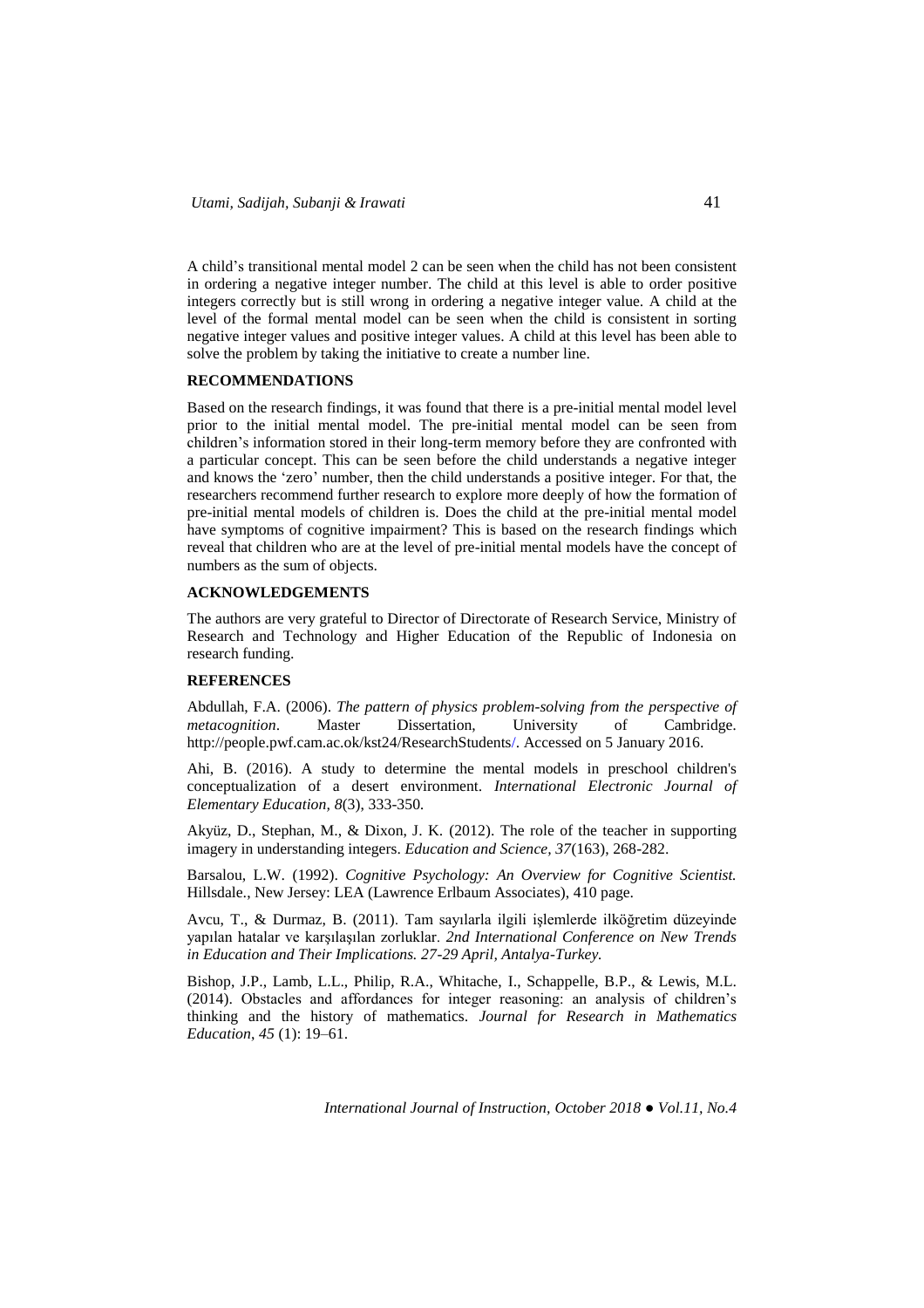Bishop, J.P., Lamb, L.L., Philipp, R.A., Whitacre, I. & Schappelle, B.P. (2014). Using order to reason about negative numbers: the case of Violet. *Educ Stud Math*, 86: 39–59.

Bishop, J. P., Lamb, L. L. C., Philipp, R. A., Schapelle, B. P., & Whitacre, I. (2011). First graders outwit a famous mathematician. *Teaching Children Mathematics, 17*(6), 350–358.

Bofferding, L. (2014). Negative integer understanding: characterizing first graders' mental models. *Journal for Research in Mathematics Education, 45* (2): 194–245.

Bofferding, L. & Enzinger, N.W. (2017). Subtraction involving negative numbers: Connecting to whole number reasoning. *The Mathematics Enthusiast*, *14* (1, 2&3), 241-262.

Bofferding, L. (2010). Addition and subtraction with negatives: acknowledging the multiple meanings of the minus sign. In P. Brosnan, D. Erchick, & L. Flevares (Eds.), *Proceedings of the 32nd Annual Meeting of the North American Chapter of the International Group for the Psychology of Mathematics Education* (Vol. VI, pp. 703– 710). Columbus, OH.

Carpenter, T. P., Franke, M. L., & Levi, L. (2003). *Thinking Mathematically: Integrating arithmetic and algebra in the elementary school*. Portsmouth, NH: Heinemann.

Chiras, A. (2008). Day/night cycle: mental models of primary school children. *Science Education International*, *19*(1): 65-83.

Chittleborough, G.D. and Treagust D. F. (2007). The modeling ability of non-major chemistry students and their understanding of the sub-microscopic level. *Chem. Educ. Res. Pract*., *8*: 274-292.

Coll, R.K., (2008). Chemistry learners' preferred mental models for chemical bonding. *Journal of Turkish Science Education*, *5* (1): 22 – 47**.**

Curtis, R., Okamoto, Y., & Weckbacher, L. M. (2009). Preschoolers' use of count information to judge relative quantity. *Early Childhood Research Quarterly, 24*(3), 325–336. doi:10.1016 /j.ecresq.2009.04.003.

Enzinger, N. & Tobias, J.M. (2015). Preservice teachers' temperature stories for integer addition and subtraction. *Proceedings of 39th Psychology of Mathematics Education conference*, Vol. 4, pp. 289-296. Hobart, Australia: PME.

Golafshani, N. (2003). Understanding reliability and validity in qualitative research. *The qualitative report, 8*(4), 597-606.

Guzel, B.Y. & Adadan, E., (2013). Use of multiple representations in developing preservice chemistry teachers' understanding of the structure of matter. *International Journal of Environmental & Science Education*, *8* (1): 109-130.

Hollings. C. (2014). Embedding semigroups in groups: not as simple as it might seem*. Archive for History of Exact Sciences 68*(5), 641–692.

Jaber, L.Z. and Boujaoude, S. (2012). A macro–micro–symbolic teaching to promote relational understanding of chemical reactions. *International Journal of Science Education*, *34* (7): 973–998.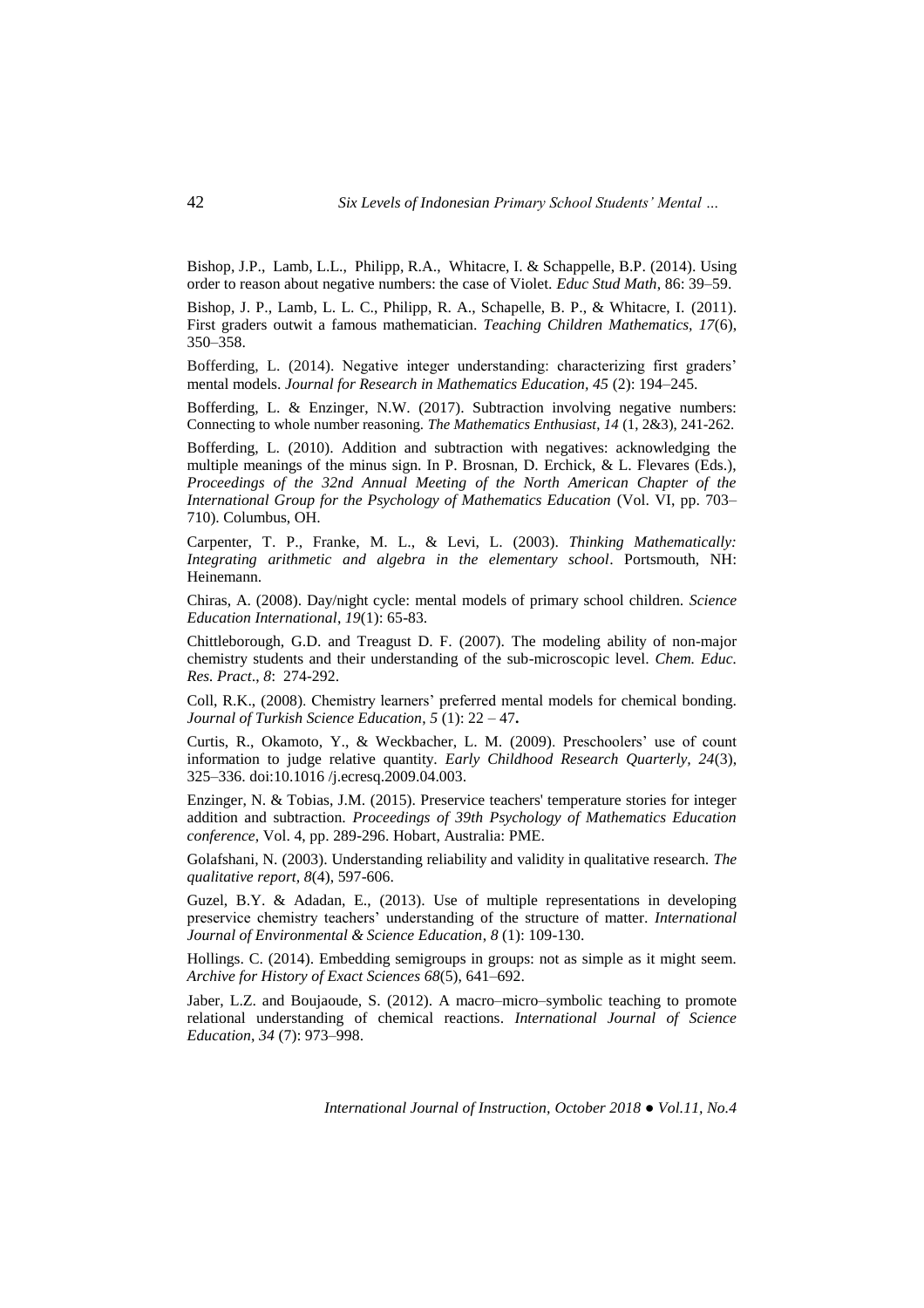Karadeniz, M.H., Kaya, T.B., & Bozkus, S. (2017). Explanations of prospective middle school mathematics teachers for potential misconceptions on the concept of symmetry. *International Electronic Journal of Elementary Education, 10*(1), 71-82.

Karantzis, I. (2010). Mental arithmetic calculation in the addition and subtraction of two-digit numbers: the case of third and fourth-grade elementary school pupils. *International Journal of Mathematics in Education*, *3*, 3-24.

Kaya, D., Izgiol, D., & Kesan, C. (2014). The investigation of elementary mathematics teacher candidates' problem-solving skills according to various variables. *International Electronic Journal of Elementary Education, 6*(2), 295-314.

Kiziltoprak, A. & Kose, N.Y. (2017). Relational thinking: the bridge between arithmetic and algebra. *International Electronic Journal of Elementary Education, 10*(1), 131-145.

Mathison, S. (1988). Why triangulate? *Educational Researcher, 17*(2), 13-17.

Mardiyana, S., Susiswo, & Hidayanto, E. (2016). Pemahaman instrumental dan relasional mahasiswa dalam menyelesaikan masalah turunan (Understanding of students' instrumental and relational in solving problems), *Prosiding Seminar Matematika dan Pendidikan Matematika,* 67-76. 16 November 2016. FKIP UNS. Surakarta.

National Council of Teachers of Mathematics. (2000). *Principles and standards for school mathematics.* Reston, VA: Author. Retrieved from <http://www.nctm.org/standards/content.aspx?id=26792>

Özdemir, G & Clark, D.B. (2007). An overview of conceptual change theories. *Eurasia Journal of Mathematics, Science & Technology Education*, *3*(4), 351-361.

Park, E.J. & Light, G. (2009). Identifying atomic structure as a threshold concept: student mental models and troublesomeness. *International Journal of Science Education*, *31* (2): 233–258.

Sa'dijah, C. (2009). Asesmen kinerja dalam pembelajaran matematika (Performance Assessment in Mathematics Instruction). *Jurnal Pendidikan Inovatif, 4* (2), 92-95.

Senge, P.M. (2004). *The fifth discipline. the art and practice of the learning organization*. New York: Doubleday Dell Publishing Group, Inc. 405 pages.

Shutler, P.M. (2017). A symbolical approach to negative numbers. *The Mathematics Enthusiast*, *14* (1) *1, 2, & 3,* 206-240*.*

Solaz-Portolẻs, J.J., and Lopez, V.S. (2007). Representations in problem-solving in science: directions for practice. *Asia-Pacific Forum on Science Learning and Teaching, 8* (2). Article 4 (December 2007).

Stavy, R., Tsamir, P., & Tirosh, D. (2002). Intuitive rules: the case of "More  $A -$ More B." In M. Limón & L. Mason (Eds.), *Reconsidering conceptual change: Issues in theory and practice* (pp. 217–231). New York, NY: Kluwer Academic.

Subanji. (2015). *Teori kesalahan konstruksi konsep dan pemecahan masalah matematika (*The theory of concept construction error and mathematics problem solving). Malang: Universitas Negeri Malang.